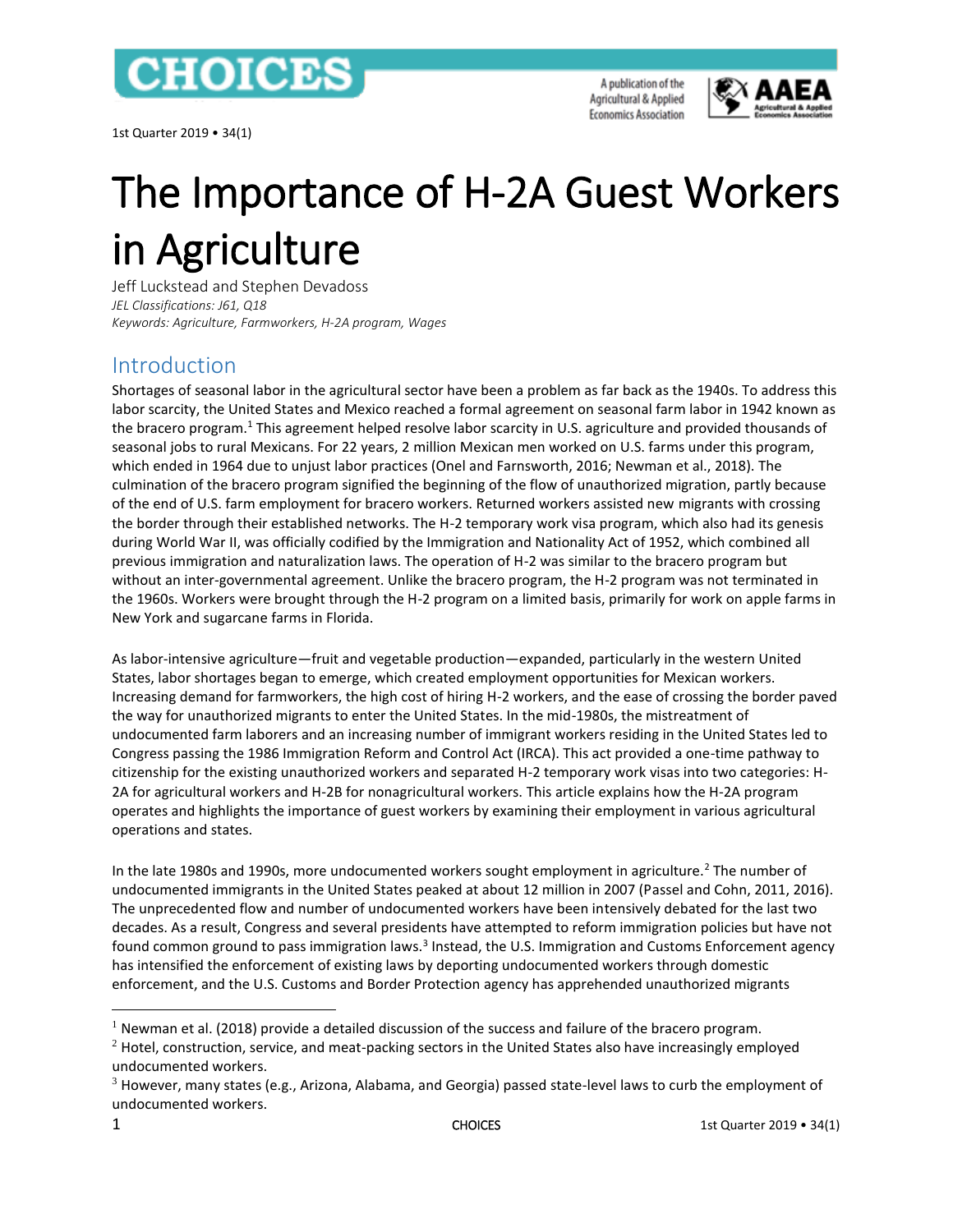through stricter border control. These heightened controls and the 2008 Great Recession reduced the number of unauthorized migrant workers, which have further exacerbated the ongoing farm labor shortages, particularly during peak demand. In recent years, farmers, seafood processors, and meat packers have petitioned the U.S. government to bring in more guest workers through the H-2A program to meet the labor shortages created by stricter enforcement of immigration policies.

Through the H-2A guest-worker program, agricultural employers can hire foreign workers for seasonal jobs using temporary work permits. Before hiring guest workers, employers have to prove that the employment is temporary or seasonal and that no qualified U.S. workers are available to perform the job. The employment of H-2A workers should not adversely impact wages and working conditions of U.S. workers (Farmworker Justice, 2018). Employers are also required to provide U.S. workers with the same amenities, such as free housing and transportation that are offered to guest workers.

## The H-2A Program<sup>4</sup>

For employers to hire guest workers under H-2A nonimmigrant classification, they must petition the U.S. Department of Labor (DOL) by (i) showing a temporary or seasonal job offer to foreign workers, (ii) proving that U.S. domestic workers are unavailable to perform seasonal and time-sensitive agricultural operations, (iii) demonstrating that hiring guest workers will not lower the prevailing wage rates and working conditions of U.S. domestic workers, and (iv) filing a H-2A petition with the DOL to obtain labor certification.

Hiring guest workers involves several steps and detailed paperwork.<sup>5,6</sup> The first step, as indicated above, is that an employer must obtain a temporary labor certification for H-2A workers by petitioning the DOL. The second step requires, upon approval of labor certification, a petitioner to file Form I-129 with U.S. Citizenship and Immigration Services (CIS). The third step is for potential H-2A workers residing outside the United States to obtain an H-2A visa at a U.S. embassy or consulate abroad to enter the United States. Once the visa is issued, these workers can enter the United States and will be verified for H-2A authentication at a port of entry by U.S. Customs and Border Protection. If workers already have an H-2A visa, they can directly request admission to the United States through Customs and Border Protection. These steps—certification, Form I-129, and visa issuance—link employers and workers. The number of workers applied for by growers is generally more than the number of jobs certified, and the number of jobs certified is greater than the number of visas issued. Consequently, the actual number of workers employed is less than the number of workers applied for, jobs certified, and visas issued.

U.S. Citizenship and Immigration Services generally allows guest workers to stay up to the period authorized in the labor certification.<sup>7</sup> However, the period of stay may be extended one year at a time for a maximum of three years and must be supported by a new labor certification. A guest worker who exhausts the 3-year work permit must exit and reside outside the United States for three months before seeking new employment under the H-2A program. If workers leave the United States during their H-2A authorized period, the time spent outside the country will not count toward their 3-year limit.

The H-2A program requires considerable time and paperwork to find workers, even though hiring workers in a timely manner is critical to complete the seasonal tasks such as harvesting fruits and vegetables. Since this program mandates that employers provide free housing and transportation for H-2A workers, this additional cost can be too expensive for small- and medium-size farmers. Thus, guest workers are expensive and often viewed as a last source of labor. Moreover, the wage rate paid to guest workers is dictated by federal/state minimum wage,

 $\overline{\phantom{a}}$ 

<sup>&</sup>lt;sup>4</sup> The following discussion is drawn largely from the US Citizenship and Immigration Service (U.S. Citizenship and Immigration Service, 2018).

 $<sup>5</sup>$  Since the paperwork requires considerable detail, it created new business for attorneys, law firms, and labor</sup> contractors specializing in hiring and labor relations, and their services are increasingly utilized by the growers and their associates to ease the hiring process.

 $^6$  See Charlton, Castillo, and Hertz (2018) for a detailed schematic explanation of this process.

 $7$  According to Rural Migration News (2018), H-2A workers typically stay less than the maximum allowable duration of 10 months.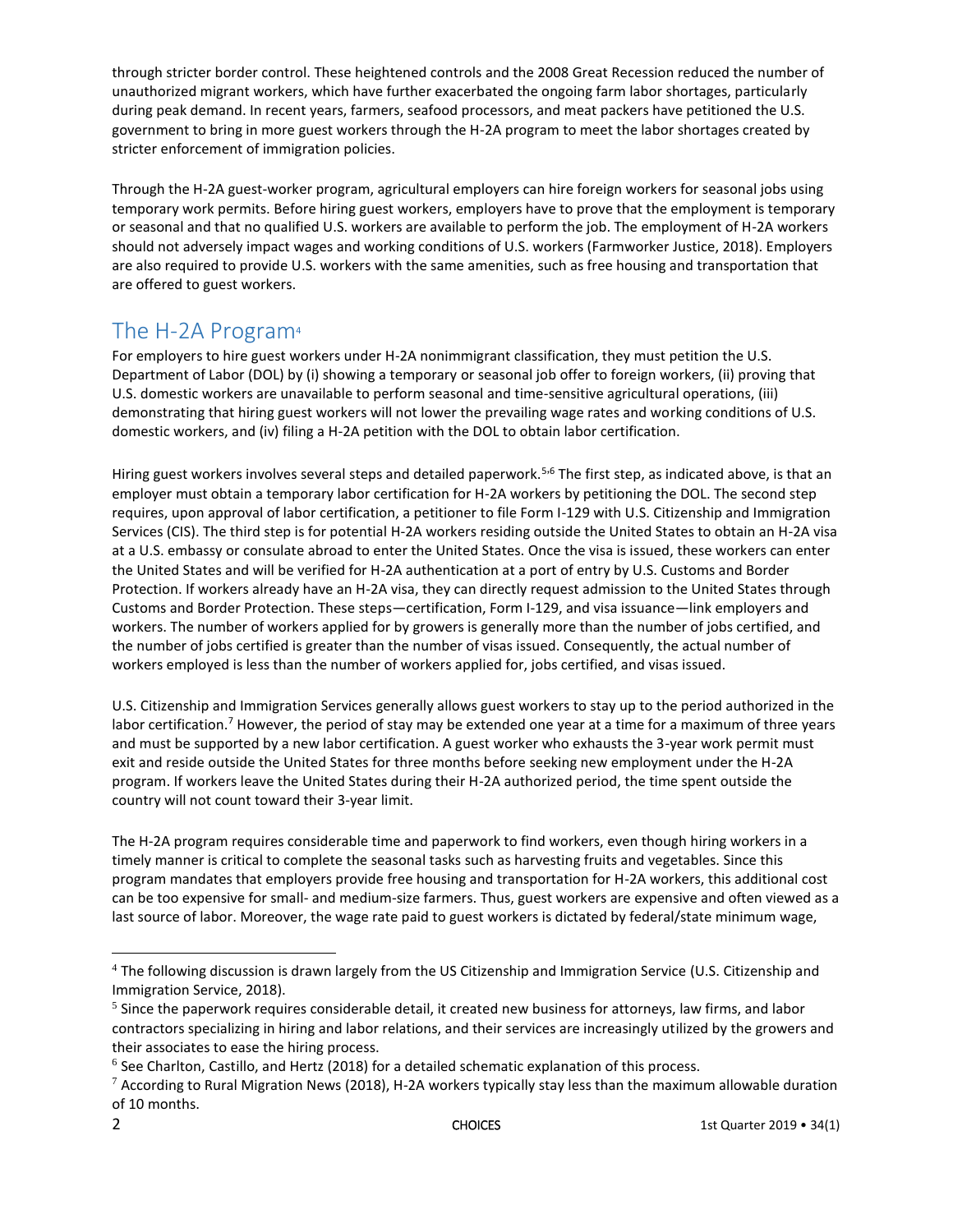the prevailing wage rate, and the adverse effect wage rate (AEWR). The AEWR is the minimum wage that will not adversely impact the employment opportunities for U.S. workers. In a recent study, Devadoss and Luckstead (2018) found guest workers replace undocumented workers with a one-to-one ratio; consequently, the H-2A program does not depress the wage rate for undocumented workers. They also concluded that H-2A workers do not lower the wage rate for U.S. domestic workers, which is required under the H-2A program.

As of 2017, H-2A workers comprise 10% of the agricultural labor force (Martin, 2017b). Because of the progress made in streamlining the guest-worker program and the stricter domestic enforcement and deportation of undocumented workers, many producers rely on guest workers. Consequently, this group could reach 20% of the agricultural workforce in the next few years. Devadoss and Luckstead (2018) concluded that the H-2A program is more cost effective than stricter immigration policies to curb the number of undocumented workers through border surveillance and domestic enforcement. Their findings also showed that these latter immigration policies exacerbate the severe labor shortages faced by growers, while the guest-worker program provides a better alternative to meet the labor scarcity.

## Certified H-2A Workers

Over the last few years, H-2A guest workers have become an increasingly important source of farm labor. This trend has been driven by the decreases in the number of undocumented workers due to the Great Recession and stricter enforcement of U.S. immigration policy. The number of H-2A certified jobs has risen, expanding by about 18% every year since 2014 and reaching 224,637 in 2017 (U.S Department of Labor, 2018). According to Devadoss and Luckstead (2018), the number of full-time equivalent farmworkers employed in 2016 was about 909,000, implying that H-2A certified jobs account for about 25% of total farmworkers. Figure 1 illustrates the concentration of H-2A certified jobs at the county level. Some counties in Florida, California, Arizona, North Carolina, Georgia, and Washington have applied for more certified jobs than other counties. Guest workers are more prevalent in the eastern and western part of the country, which grow more vegetables and fruits, than in the Midwest. Guest workers may migrate from state to state as work ends in a state. For example, a guest worker may harvest citrus in Florida, then move to North Carolina to pick berries and later to New York to harvest apples.



Table 1 presents the 10 leading states that apply for H-2A certifications, total certified jobs for the United States for even years from 2008 to 2016 and for 2017, and the change in the number of certifications between 2008 and 2017. As this table reveals, North Carolina was the leading state in certified jobs from 2008 to 2015, with considerably more than any other state. In the last two years, Florida surpassed North Carolina in the total number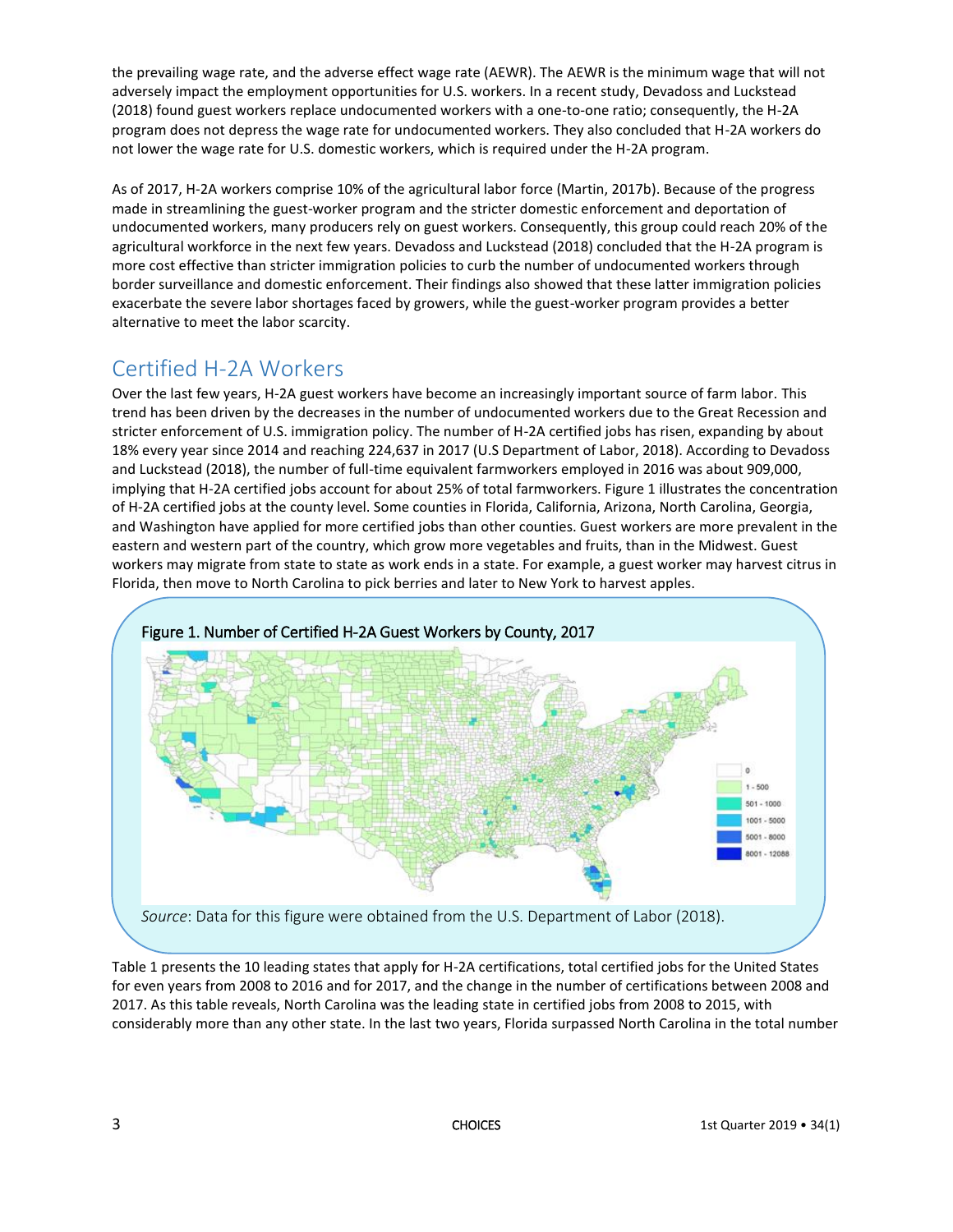of H-2A jobs certified, and Washington, Georgia, and California have consistently ranked third, fourth, and fifth, respectively, since 2014.

|              | Table 1. Number of Certified H-2A Guest-Worker Jobs for the Top 10 States, 2008-2017 |       |            |       |         |              |         |           |         |           |              |       |             |
|--------------|--------------------------------------------------------------------------------------|-------|------------|-------|---------|--------------|---------|-----------|---------|-----------|--------------|-------|-------------|
|              |                                                                                      |       |            |       |         |              |         |           |         |           |              |       | Change from |
| 2008<br>2010 |                                                                                      |       |            | 2012  |         | 2014<br>2016 |         |           |         | 2017      | 2008 to 2017 |       |             |
| State        | Jobs                                                                                 | State | Jobs       | State | Jobs    | State        | Jobs    | State     | Jobs    | State     | Jobs         | State | Jobs        |
| NC           | 16,977                                                                               | NC    | 18,592     | NC    | 18,894  | NC           | 24,136  | <b>FL</b> | 32,697  | <b>FL</b> | 39,397       | FL    | 33,738      |
| GA           | 6.342                                                                                | LA    | 6.641      | FL    | 8.373   | FL           | 17.033  | ΝC        | 29,495  | ΝC        | 31,301       | WA    | 25,600      |
| LA           | 5,761                                                                                | ΚY    | 5.647      | GA    | 8,172   | WA           | 14,922  | WA        | 22,676  | WA        | 28,391       | NC    | 14,324      |
| ΚY           | 5,756                                                                                | GA    | 4,784      | WA    | 7,126   | GA           | 9,681   | GA        | 14,894  | GA        | 20,291       | GA    | 13,949      |
| FL           | 5.659                                                                                | FL    | 4.772      | LA    | 6.399   | СA           | 7,372   | СA        | 12,546  | СA        | 17,112       | CA    | 11,867      |
| CA           | 5.245                                                                                | ID    | 4,286      | ΚY    | 4,953   | ΚY           | 6,680   | LA        | 7,257   | LA        | 7,673        | MI    | 3,572       |
| NΥ           | 4,239                                                                                | WA    | 4,262      | CA    | 3,946   | LA           | 6,527   | ΚY        | 6,720   | ΚY        | 7,359        | NΥ    | 2,690       |
| VA           | 4,217                                                                                | CA    | 4,048      | VA    | 3,754   | VA           | 5,031   | NΥ        | 5,590   | NΥ        | 6,929        | MS    | 2,329       |
| AZ           | 4.062                                                                                | NY    | 3,964      | NΥ    | 3,595   | NΥ           | 4.764   | VA        | 5.014   | VA        | 4,872        | IA    | 2,219       |
| ID           | 3.877                                                                                | VA    | 3.371      | AR    | 3,229   | MS           | 3,723   | MS        | 4,910   | MS        | 4,689        | LA    | 1,912       |
| USA          | 102,286                                                                              | USA   | 93,656 USA |       | 100,213 | USA          | 136,615 | USA       | 189,926 | USA       | 224,637      | USA   | 122,351     |

*Notes*: These data are from the U.S. Department of Labor (2018). The last column computes the increase in the number of certified jobs from 2008 to 2017.

Even though Florida and Washington were not among the top three states in applying for guest workers in 2008, they were the leading states in 2017. The increases in the number of guest-worker jobs certified in these two states are the largest: 33,738 for Florida and 25,600 for Washington. Because these two states rank third and second in labor-intensive fruit and nut production (U.S. Department of Agriculture, 2018) and they are not border states—where undocumented labor tends to be higher (Pew Research, 2016)—they apply for more guest workers than border states such as California and Texas. North Carolina, Georgia, and California also rank among the top five states in the growth of applications for guest workers from 2008 to 2017.

According to the 2012 Agricultural Census, though North Carolina ranked only tenth at 2.5% in the total value of vegetable production (U.S. Department of Agriculture, 2018),<sup>8</sup> a highly labor-intensive segment of agriculture, this state accounted for 18.5% of all H-2A certified jobs in that year. North Carolina farmers recognized early on that hiring foreign workers through the H-2A program was expensive, with onerous paperwork (Clemens, 2013), leading them to establish the North Carolina Growers Association in 1989 to facilitate the H-2A application process and legal compliance. This association was established three years after the H-2A guest-worker program was classified from H-2 by the 1986 IRCA and is consistently the largest applicant for H-2A workers in the nation, accounting for about 40% of all H-2A workers in North Carolina in 2012. Consequently, North Carolina farmers have had greater access to guest workers (Clemens, 2013). This corroborates the findings of Charlton, Castillo, and Hertz (2018), who shows that pooling the effort to acquire H-2A workers through farm labor contractors and employer organizations is key to reducing costs and paperwork.

 $\overline{\phantom{a}}$ 

 $8$  For comparison, California, Florida, and Washington State ranked first, second, and third at 38.6%, 8.2%, and 6.4%, respectively, of the total value of vegetable production.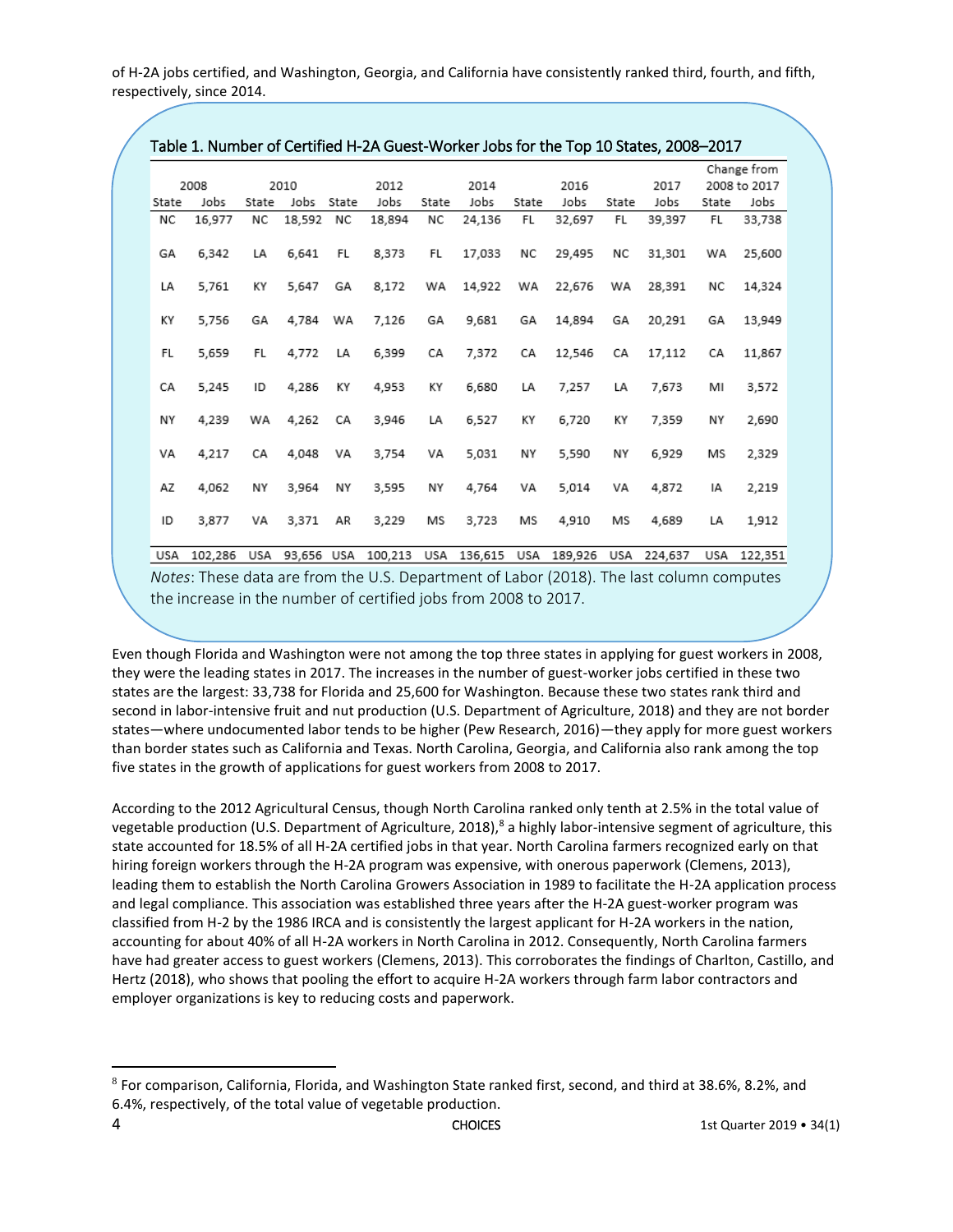While North Carolina established the growers' association to assist with hiring H-2A workers, Florida growers relied more heavily on domestic and undocumented workers until recent years (Onel and Farnsworth, 2016). With an inadequate supply of seasonal labor and the labor shortage only worsening with stricter immigration policies, Florida growers have followed North Carolina's approach by expanding the use of farm labor contractors to employ H-2A workers for citrus production (Onel and Farnsworth, 2016; Martin, 2017a; Florida Fruit &Vegetable Association, 2018). With a large labor-intensive agricultural sector, Florida has surpassed North Carolina in applying for H-2A certification. About 85% of the H-2A workers in Florida are employed by citrus growers, and the remaining guest workers are employed in other fruit and vegetable cultivation.

Among the leading 10 states that employ guest workers, seven of them (North Carolina, Florida, Georgia, Louisiana, Kentucky, Virginia, and Mississippi) are southeastern states that do not share a border with Mexico. In contrast, border states such as California (the leading producer of fruits and vegetables) and Texas employ considerably fewer guest workers, likely for two reasons: Farmers in these states employ more undocumented workers,<sup>9</sup> and a large portion of legal immigrants working in agriculture reside in these states (U.S. Census Bureau, 2017). Consequently, the demand for guest workers by agricultural producers in these states is considerably less. Washington, a leading producer of apples and other fruits, ranks third in recent years in employing guest workers, while New York is consistently among the top 10 states in hiring guest workers because of its large dairy sector.

| Table 2. Occupations of Certified Guest Workers |          |        |        |        |        |        |        |        |        |        |             |      |
|-------------------------------------------------|----------|--------|--------|--------|--------|--------|--------|--------|--------|--------|-------------|------|
|                                                 | National |        | FL     |        | ΝC     |        | WA     |        | GA     |        | СA          |      |
| Type of Work                                    | 2016     | 2017   | 2016   | 2017   | 2016   | 2017   | 2016   | 2017   | 2016   | 2017   | 2016        | 2017 |
| Fruits & Nuts                                   | 58.064   | 79.963 | 20.583 | 18,973 | 1,594  | 6,125  | 13,886 | 24,320 | 3.489  | 6,859  | 5.272 8.264 |      |
| Vegetables                                      | 51,431   | 59.097 | 7.104  | 9.625  | 9.969  | 7.279  | 860    | 751    | 10,468 | 12,224 | 6,570 8,039 |      |
| Grains & Row Crops                              | 41.748   | 44,845 | 2,965  | 5,372  | 15,869 | 12.729 | 355    | 663    | 664    | 622    | 59          | 16   |
| Other <sup>2</sup>                              | 28.856   | 30,418 | 2.037  | 5.414  | 2.063  | 5.167  | 7.542  | 2.632  | 269    | 586    | 224         | 367  |
| Meat & Dairy                                    | 9,827    | 10,314 | 8      | 13     | 0      | 1      | 33     | 25     | 4      | 0      | 421         | 426  |

*Notes*: These data are from the U.S. Department of Labor (2018).

<sup>a</sup> Workers under the category "Other" perform a variety of farm activities ranging from general farm, nursery, greenhouse, Christmas trees, agricultural equipment operators, …, grass turf work.

# Guest Workers in Various Agricultural Occupations

This section examines the number of certified guest-worker jobs in major agricultural sectors nationally and among the leading five states (as shown in the first column of Table 2). Nationally, for both 2016 and 2017, the Fruits & Nuts segment applied for the most guest workers, followed by Vegetables; Grains & Row Crops; Other (these farm activities cover general farm, nursery, greenhouse, Christmas tree, agricultural equipment operation, grass turf work, etc.), and finally Meat & Dairy. Between 2016 and 2017, the number of jobs certified nationally expanded by only 487 (or 5%) for Meat & Dairy but by 21,899 (or 37.7%) in Fruits & Nuts.

While the number of certified guest-worker jobs expanded nationally for all five categories, this is not the case in the top five states. In Florida, the majority of guest workers are employed in fruit and nut cultivation because of the large citrus industry; however, between 2016 and 2017, H-2A workers moved from fruit and nut cultivation to vegetable production (as reported in the FL columns of Table 2). This shift was likely due to citrus greening, which damaged the trees and reduced production; as a result, many farmers have switched to crops such as artichokes, hops, etc. (Murphy, 2017). In North Carolina, while Grain & Row Crops employed the most H-2A workers, the Fruits & Nuts segment experienced an expansion while Vegetables and Grain & Row Crops faced a contraction in H-2A

 $\overline{\phantom{a}}$ 

<sup>9</sup> According to the Pew Research Center (2016), California employs 2.35 million or 21% of undocumented workers and Texas employs 1.65 million (12%).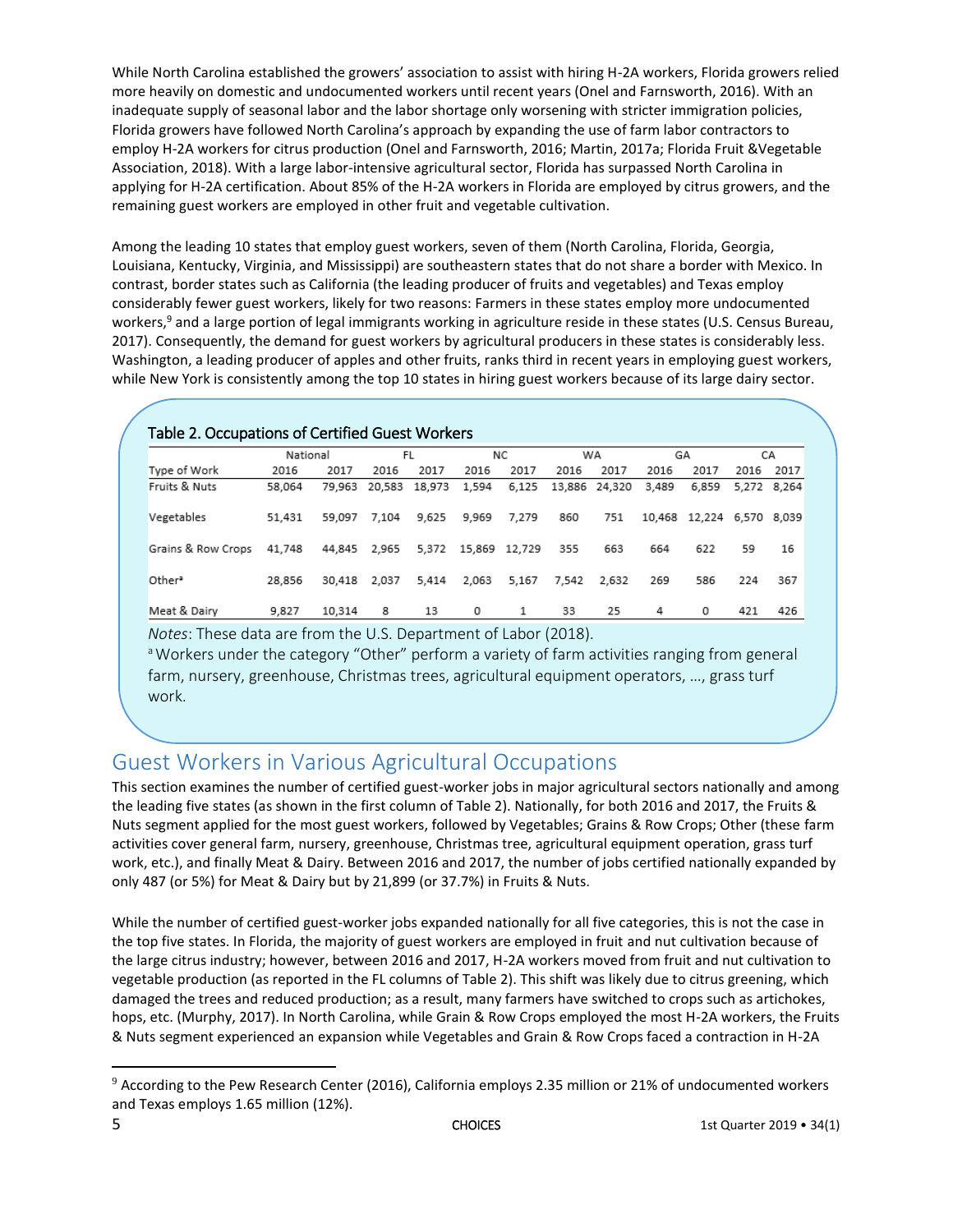employment (NC columns in Table 2). Washington, a primarily fruit- and nut-growing state, increased employment of guest workers in this segment from 2016 to 2017 (WA columns in Table 2). In California, growth in guest workers primarily came from Fruit & Nut and Vegetable cultivation (CA columns in Table 2). The top five states that used the H-2A program employ no or very few guest workers in Meat & Dairy.

#### Wage Rates

As shown in Table 3, 87% of workers are contracted for hourly work and paid hourly wage rates, which remained stable over the last 10 years, and the remaining guest workers have weekly, bi-weekly, and monthly contracts. The second column of Table 3 shows that the hourly wage rate rose from \$9.30/hour in 2008 to \$12.04/hour by 2017, a 29.50% increase.

Table 4 reports hourly wages for the top and bottom five states and the number of guest workers in these states. While the states in the top five are generally in the Northeast and Midwest (particularly in 2012 and 2017), the states in the bottom five are generally in the South. In 2008, Delaware and Hawaii had the highest average wage rates, at \$12.66/hour and \$10.68/hour, while Arkansas and Alaska had the lowest, at \$8.12/hour and \$8.00/hour. In 2012, North Dakota and Delaware led the country in paying guest workers \$14.00/hour and \$13.79/hour, while Louisiana and Alaska paid the

#### Table 3. Average National Wage Data for H-2A Program

|          | Percentage of Workers Mean Hourly                                          |                                 |
|----------|----------------------------------------------------------------------------|---------------------------------|
|          | Paid Hourly (%)                                                            | Wage Rate (\$) <sup>2</sup>     |
| 2008     | 87.65                                                                      | 9.30                            |
| 2012     | 87.06                                                                      | 10.51                           |
| 2017     | 87.28                                                                      | 12.04                           |
| $\cdots$ | $\mathbf{r}$ , the state $\mathbf{r}$<br>and the state of the state of the | $\cdots$ $\sim$ $\sim$ $\cdots$ |

*Notes*: These data are from U.S. Department of Labor (2018).

<sup>a</sup> Calculated as a national average of the wage rates of all H-2A workers.

lowest wages, at \$9.19/hour and \$8.50/hour. The highest wage rate in North Dakota is likely due to the demand for labor arising from the oil boom (Wegmann, 2014). In 2017, Maine and North Dakota had the highest average wages, at \$14.10/hour and \$13.77/hour, while Louisiana and Alaska had the lowest wages, at \$10.55/hour and \$10.40/hour. The minimum wages paid to guest workers are above the federal minimum wages of \$6.55/hour in 2008 and \$7.25/hour in 2009. A comparison of the guest-worker wage rates to AEWR (Newman et al., 2018) shows

|             |          | 2008                   |         |           | 2012                   |         |          | 2017                   |         |                   |  |  |
|-------------|----------|------------------------|---------|-----------|------------------------|---------|----------|------------------------|---------|-------------------|--|--|
| Mean        |          |                        |         |           | Mean                   |         |          | Mean                   |         |                   |  |  |
|             |          | Hourly                 | No. of  |           | Hourly                 | No. of  |          | Hourly                 | No. of  | No. of            |  |  |
| Rank        | State    | Wage Rate <sup>2</sup> | Workers | State     | Wage Rate <sup>®</sup> | Workers | State    | Wage Rate <sup>®</sup> | Workers | AEWR <sup>b</sup> |  |  |
| $\mathbf 1$ | DE       | 12.66                  | 5       | <b>ND</b> | 14.00                  | 239     | ME       | 14.10                  | 66      | 12.38             |  |  |
| 2           | HI       | 10.68                  | 14      | DE        | 13.79                  | 3       | ND.      | 13.77                  | 460     | 13.79             |  |  |
| 3           | IA       | 10.23                  | 42      | ME        | 12.28                  | 63      | SD       | 13.61                  | 160     | 13.79             |  |  |
| 4           | MO       | 10.11                  | 32      | KS        | 11.95                  | 143     | KS       | 13.39                  | 125     | 13.79             |  |  |
| 5           | WA       | 9.97                   | 56      | HI        | 11.76                  | 5       | NE       | 13.38                  | 85      | 13.79             |  |  |
| $\vdots$    | $\vdots$ | $\vdots$               | ፧       | $\vdots$  | ፧                      | :       | $\vdots$ | $\vdots$               | ፧       | ፧                 |  |  |
| 46          | AL       | 8.51                   | 40      | SC        | 9.3                    | 43      | GA       | 10.72                  | 248     | 10.62             |  |  |
| 47          | LA       | 8.17                   | 472     | MS        | 9.26                   | 101     | AR       | 10.57                  | 273     | 10.38             |  |  |
| 48          | MS       | 8.16                   | 130     | AR        | 9.25                   | 155     | MS       | 10.55                  | 231     | 10.38             |  |  |
| 49          | AR       | 8.12                   | 157     | LA        | 9.19                   | 597     | LA       | 10.55                  | 849     | 10.38             |  |  |
| 50          | АK       | 8.00                   | 2       | AK        | 8.50                   | 1       | АK       | 10.40                  | з       | N/A               |  |  |

*Sources*: <sup>a</sup> U.S. Department of Labor (2018).

 $<sup>b</sup>$  Newman et al. (2018).</sup>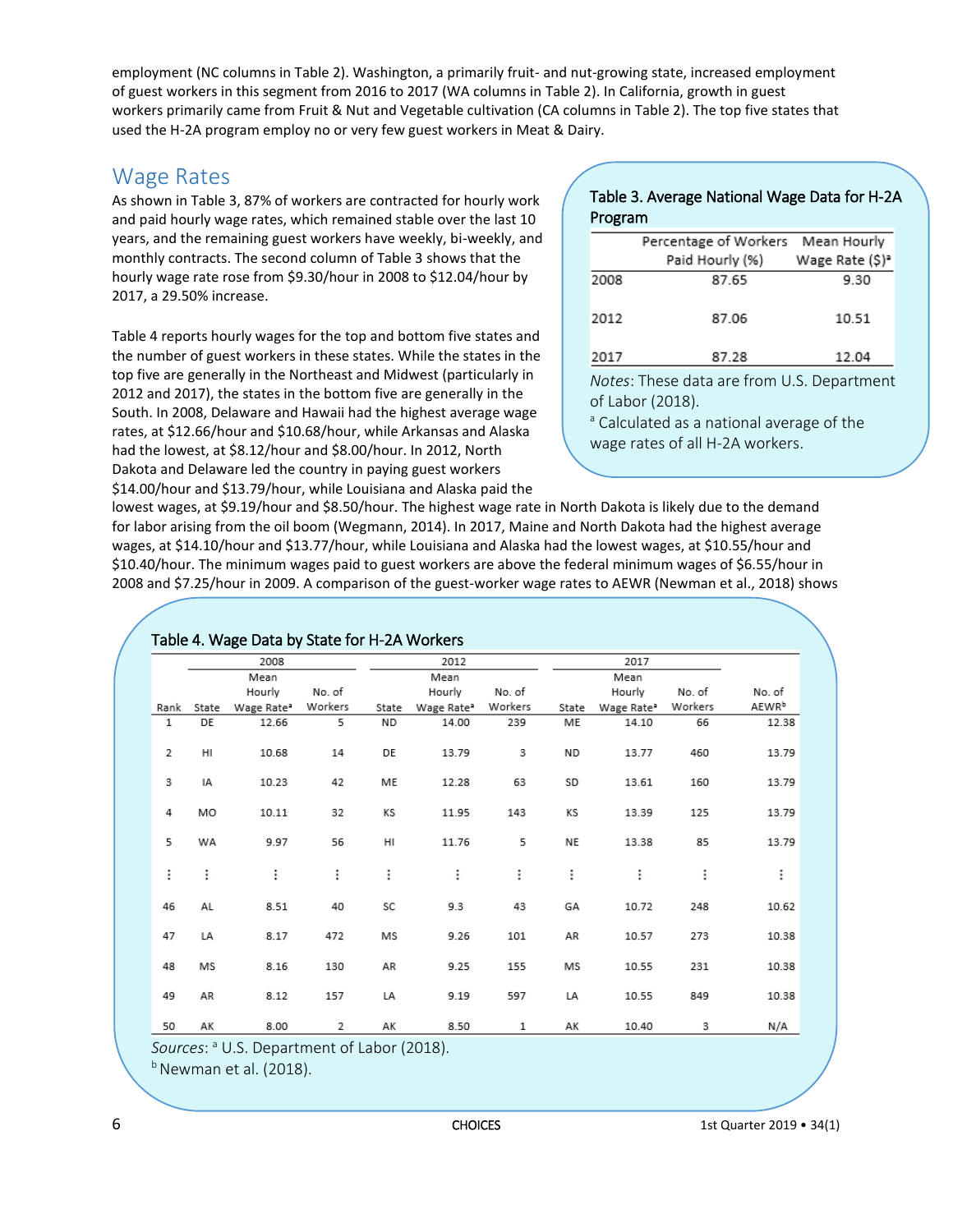that guest workers are generally paid near or above the AEWR for most states, which is in line with government requirement that domestic workers should not be adversely impacted by the H-2A program. However, in some states, guest worker wage rates are slightly below the AEWR in 2017, as reported in Table 4.

Nationally, guest workers' hourly wage rate for 2017 was fairly similar across different agricultural sectors, with the highest average hourly wage rate of \$12.01/hour for Meat & Dairy and the lowest wage rate of \$11.37/hour for Grains & Row Crops (U.S. Department of Labor, 2018).

#### Conclusion

This article reviews the H-2A program, practical issues and difficulties in hiring guest workers, and trends in certified H-2A workers and wages paid. In doing so, it highlights the importance of guest workers for U.S. agriculture, particularly for labor-intensive sectors. Labor scarcity in the U.S. farm sector is a perpetual problem and the H-2A program helps to fill the labor shortages. Although the process of hiring H-2A workers has become easier, further streamlining the H-2A program would assist farmers to facilitate the hiring process for timely agricultural operations, which would mitigate crop losses experienced by farmers. Furthermore, as observed by Devadoss and Luckstead (2018), a better functioning H-2A program is considerably less expensive than immigration control policies. It will also provide an incentive for employers to secure more guest workers, which not only addresses labor shortages but also lessens the incentives for unauthorized entry.

## For More Information

- Charlton, D., M. Castillo, and T. Hertz. 2018. "Explaining the Growth in Agricultural Guestworker Demand." Paper presented at the annual meeting of the Agricultural and Applied Economics Association, Washington, DC, August 5–7
- Clemens, M.A. 2013. *International Harvest: A Case Study of How Foreign Workers Help American Farms Grow Crops and the Economy*. Technical report, Partnership for a New American Economy and the Center for Global Development.
- Devadoss, S., and J. Luckstead. 2018. "US Immigration Policies and Dynamics of Cross-Border Workforce in Agriculture." *World Economy* 41:2389–2413.
- Florida Fruit & Vegetable Association. 2018. *Labor*. Florida Fruit & Vegetable Association. [https://www.ffva.com/FFVA/Services/Labor/FFVA/\\_Services/Labor.aspx](https://www.ffva.com/FFVA/Services/Labor/FFVA/_Services/Labor.aspx) [Accessed on 3/8/2018].
- Farmworker Justice. 2018. "H-2A Guest Worker Program." *Farmworker Justice*. Available online: <https://www.farmworkerjustice.org/content/h-2a-guestworker-program/> [Accessed July 10, 2018].
- Martin, P. 2017a. *The H-2A Farm Guest Worker Program Is Expanding Rapidly: Here Are the Numbers You Need to Know*. Washington, DC: U.S. Department of Agriculture, National Agricultural Statistics Service. Available online[: https://www.epi.org/blog/h-2a-farm-guestworker-program-expanding-rapidly/](https://www.epi.org/blog/h-2a-farm-guestworker-program-expanding-rapidly/) [Accessed April 10, 2018].

Martin, P. 2017b. "Trump, Immigration, and Agriculture." *Choices 32*(1).

Murphy, M.J. 2017, June 15. "Citrus Greening: Will a Signature Industry for Florida Survive?" *Orlando Sentinel*.

Newman, E., B. Goldstein, A. DerVartanian, W. Wang, V. Ruiz, and J. Felix-Romero. 2018. *No Way to Treat a Guest: Why the H-2A Agricultural Visa Program Fails US and Foreign Workers.* Technical report, Farmworker Justice. Available online:

<https://www.farmworkerjustice.org/sites/default/files/documents/7.2.a.6%20fwj.pdf> [Accessed on July 16, 2018].